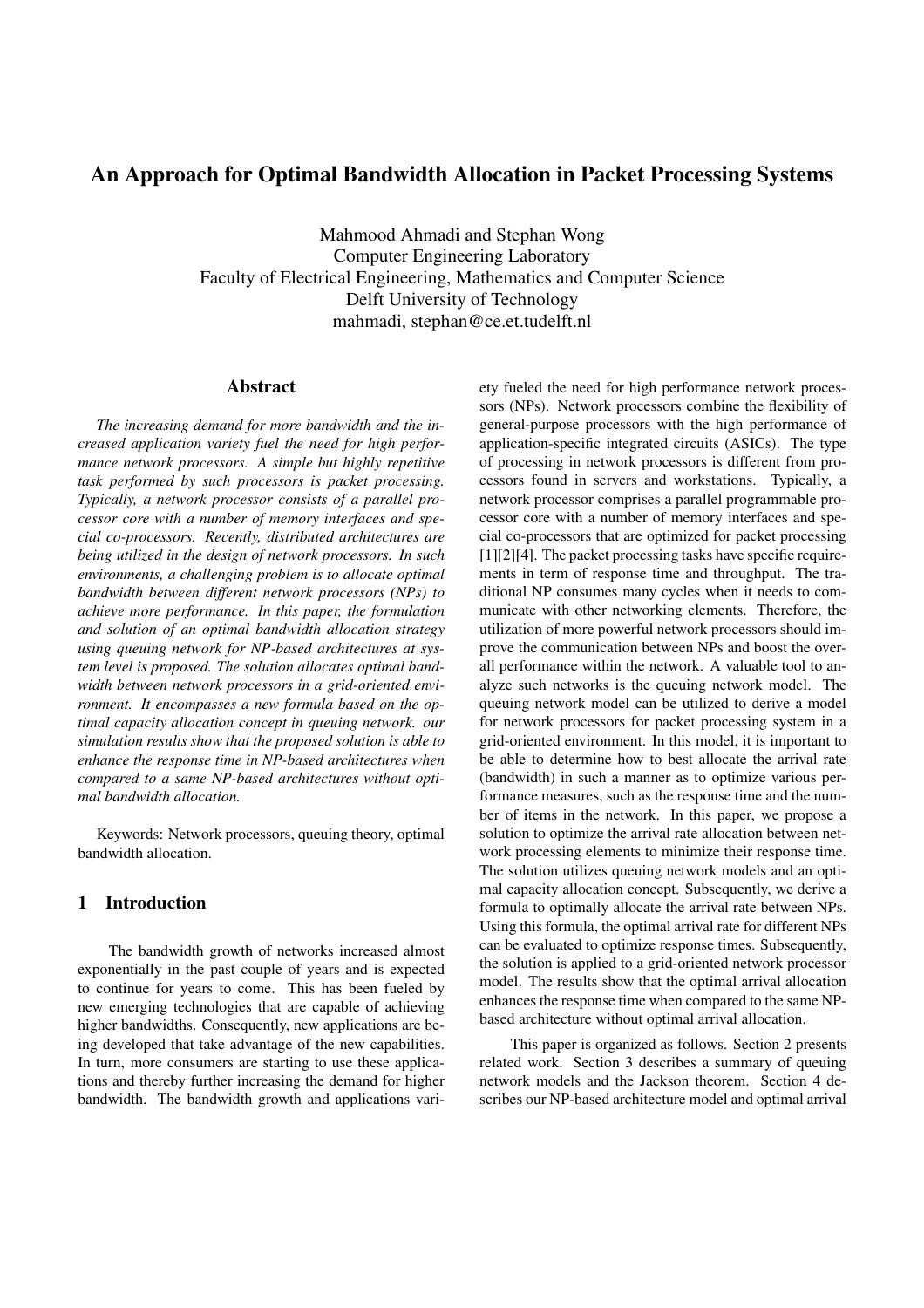rate allocation solution. Section 5 presents simulation results of the solution. In Section 6, we draw the overall conclusions.

#### 2 Related work

In this section, we take a brief look at previous work regarding optimal capacity allocation and performance modeling using queuing network models in the network processing field. In [8], the optimal capacity allocation is considered in a clustered web system environment. It formulates the problem as a nonlinear program to minimize a convex separable function of the capacity assignment vector. The solution can be applied in e-commerce service environment that involves multiple clusters of machines and each cluster handles a particular set of functions. An approximation method to solve the problem was developed. In [10], the assignment of the service capacity in a queuing network is considered. The author studies systems with several types of incoming items, general service time distributions, stochastic or deterministic routing, and a variety of service regimes. The residual-life approximation technique for the distribution of queuing times was utilized. In [7][11], analytical modeling using mean value analysis (MVA) has been used in shared memory multi-processor systems. This technique is shown to be efficient and reasonably accurate for large systems. It used the closed queuing model and an MVA analysis. In [9], J. Lu, et. al., proposed a performance analysis of network processor-based application design using the closed queuing model and an MVA algorithm. This approach investigated the internal network processor behavior at component level as a closed model for specific application similar to traditional processor systems. In our work, we utilize open queuing network models, the optimal arrival rate allocation approach is extracted and is applied for bandwidth allocation for NP-based architectures in a gridoriented environment.

#### 3 Queuing Models and Jackson Theorem

In this section, we briefly present the concepts of network of queues, and the Jackson network model.

## 3.1 Networks of Queues and Jackson Theorem

Queuing network analysis is a valuable tool in determining the performance and operating characteristics of real-world networked systems. A queuing network is a collection of two or more nodes where items are being serviced. Items arriving at the network request service from

one or more of the nodes and then may leave the network [3]. A fundamental and simple characteristic of queuing networks is whether they are open or closed. An open network allows items to enter and leave the network. In a closed network, items are "trapped" and circulate among the various nodes in the network. A Jackson network consists of M nodes that satisfy the following conditions:

- 1. Each node consists of  $c_i$  identical exponential servers where the service rate of the  $i_{th}$  node is  $\mu_i$ .
- 2. Items arrive from outside the system to the  $i_{th}$  node according to a Poisson process with rate  $s_i$ . Items may also arrive from other nodes within the network.
- 3. Items from node  $i$  are routed to node  $j$  with probability The network with probability  $p_{ij}$  or leave the network with probability  $1-\sum_{j=1}^{M} p_{ij}$ .

The arrival rate  $\lambda_i$  to each node i from all sources (external and internal) is

$$
\lambda_i = s_i + \sum_{j=1}^{M} p_{ji} \lambda_j, i = 1, ..., M
$$
 (1)

In this equation,  $s_i$  is the external arrival rate in each node,  $p_{ji}$  is the routing probability between node j and i,  $\lambda_i$  is arrival rate to node j. For each network, we have  $M$  arrival equations and these equations form a linear system that can be solved. For networks that satisfy the above conditions, Jackson proved that nodes can be treated as a  $M/M/c_i$  queuing model with arrival rate  $\lambda_i$  and service rate  $\mu_i$ . In the Jackson network [5][12], important parameters are: the mean number of items (mean queue length) and mean resident time in network (response time). The mean number of items in each node  $i(N_i)$  with utilization  $\rho_i$  is:  $N_i = \frac{\rho_i}{1}$  $\frac{\mu_i}{1-\rho_i}$ . Therefore, the total mean number of items in the network is:

$$
\bar{N} = \sum_{i=1}^{M} N_i = \sum_{i=1}^{M} \frac{\rho_i}{1 - \rho_i}
$$
 (2)

The mean resident time (response time) in the network of an item is:

$$
T_s = \frac{\bar{N}}{\lambda} = \frac{1}{\lambda} \sum_{i=1}^{M} \frac{\rho_i}{1 - \rho_i} = \frac{1}{\lambda} \sum_{i=1}^{M} \frac{\lambda_i}{\mu_i - \lambda_i}
$$
(3)

In the Jackson network, we assume to have control over the service rates  $\mu_1, ..., \mu_M$  with the constraint that the total service capability is fixed to a constant value c as follows: service capability is fixed to a constant value c as follows:<br>  $c = \sum_{i=1}^{M} \mu_i$ . For a given set of arrival rates  $\lambda_i$ , the optimal set  $\mu_i$  that minimizes the average number of items in the set  $\mu_i$  that minimizes the ave<br>network  $\bar{N} = \sum_{i=1}^{M} N_i$  is [5]:

$$
\mu_i = \lambda_i + \frac{\sqrt{\lambda_i}}{\sum_{i=1}^M \sqrt{\lambda_i}} (c - \sum_{j=1}^M \lambda_j)
$$
 (4)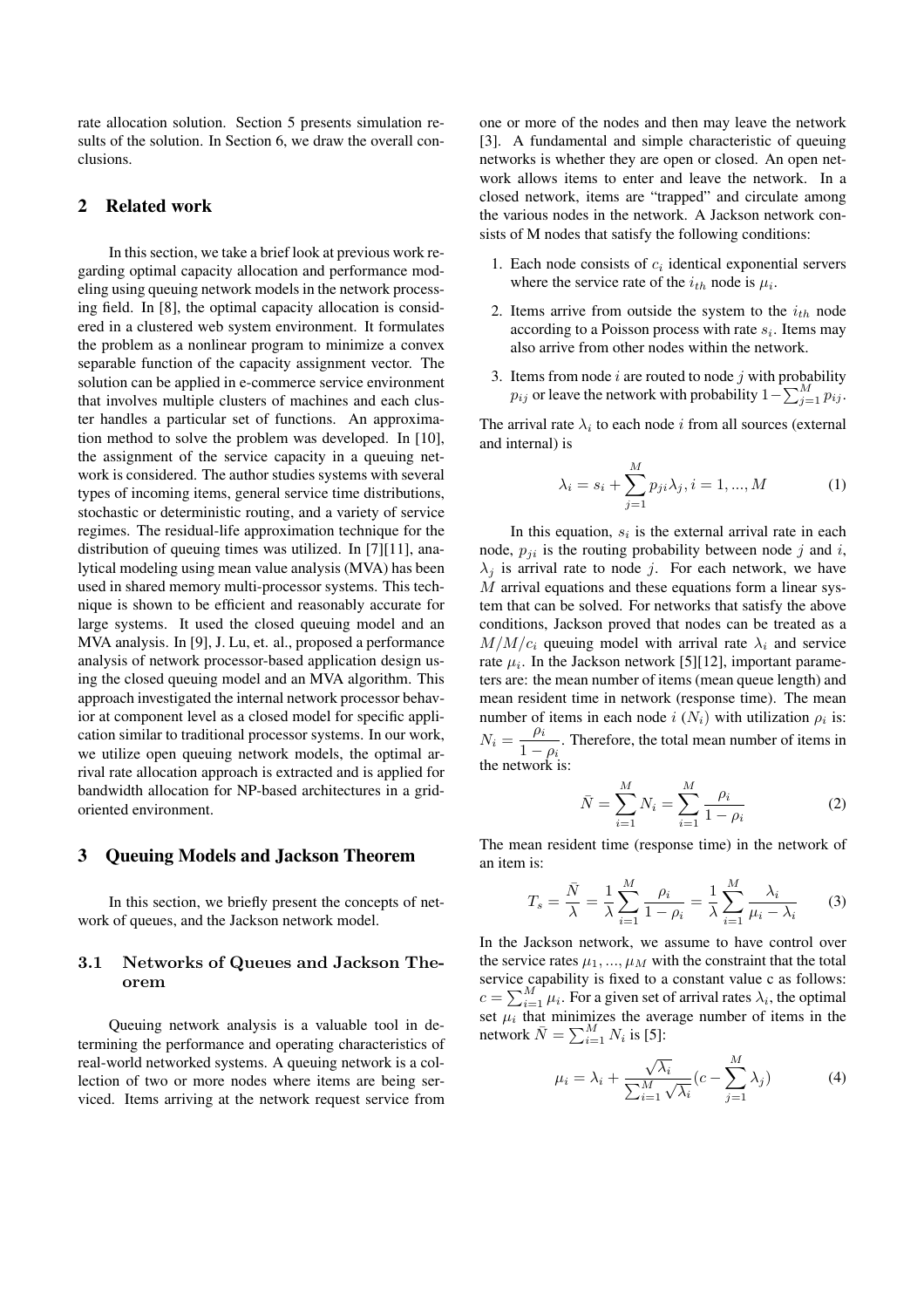# 4 NP-Based Architecture Model and Optimal Arrival Rate Allocation

In this section, we present the simple abstract NP model and an NP-based architecture model. Subsequently, we present the optimal arrival rate allocation concept.

#### 4.1 Simple Abstract NP Model

The handling of incoming packets by a network processor can be separated into two planes, i.e., the data plane and the control plane, that differ in speed and the manner in which packets are handled. In the data plane, simple and highly repetitive tasks are performed. Most packets pass through this high-speed plane of an NP. In the control plane, exceptional packets and complex routines are handled. This model is depicted in Figure 1(A).



### **Figure 1. (A) Simple abstract NP model. (B) Simple abstract NP queuing model.**

Based on the abstract NP model, we can derive a queuing model with the mapping of each plane on a separate queue. The related queuing model is depicted in Figure 1(B). We call this model the Abstract NP Queuing (ANPQ) model. In this figure, the  $\lambda_d$  and  $\mu_d$  are the arrival rate and the service rate in the data plane, respectively, and  $\lambda_c$  and  $\mu_c$  are the arrival rate and the service rate in the control plane, respectively, and  $\lambda$  is the arrival rate of the overal system. Using Eq. 3, the response time  $T_s$  in the ANPQ model is:

$$
T_s = \frac{1}{\lambda} \left( \frac{\lambda_d}{\mu_d - \lambda_d} + \frac{p\lambda_d}{\mu_d - p\lambda_d} + \frac{(1-p)\lambda_d}{\mu_c - (1-p)\lambda_d} \right) = \left( \frac{1}{(\mu_d - \lambda_d)} + \frac{p}{(\mu_d - p\lambda_d)} + \frac{(1-p)}{(\mu_c - (1-p)\lambda_d)} \right)
$$
(5)

# 4.2 Model Overview of Grid-oriented NP Network

In this section, the grid-oriented NP architecture network model is presented. This model is not for specific NPs or their internal components such as buses and memories. This model investigates the role of NPs as processing elements to process incoming packets in a grid computing environment. In this model, one of the NPs operates as master-NP and others cooperate as slave-NPs. When the master-NP's load is saturated, it requests cooperation from other NPs that have a low load. After finding an NP as a slave, the master-NP defers part of data packets to it for processing. The functions of a master-NP include platform configuration and reconfiguration, load balancing, packet processing, scheduling, management, and accounting of the slave-NPs. In this platform, each NP can operate as a slave or a master at different times, it depends on the condition of the NPs. The master-NP segregates input packets between slave-NPs if it needs more processing power. When some packets cannot be handled by slave-NPs, these will be forwarded back to the master-NPs. The master-NP sends the packet stream to slave-NPs using direct path and receives control and non-handled packets from slave-NPs. In the modeling, the behavior of slave-NPs is evaluated based on the master-NP, therefore, the master-NP is represented using the ANPQ model with slave-NPs as simple processing elements.

### 4.2.1 Model Analysis of Network of NPs in Gridoriented Environment

In grid computing, a large pool of heterogeneous computing resources is geographically dispersed over a large network,e.g., the Internet, collaborating in solving a single, large, and mostly complex scientific problem. The important part of network processing and grid computing resources are mainly routers and switches. These hardware resources are comprised mainly of network elements that are called network processors (NPs). The NPs in this platform are spread in different network environments and locations. The general architecture is depicted in Figure 2.



**Figure 2. NPs distribution in grid environment.**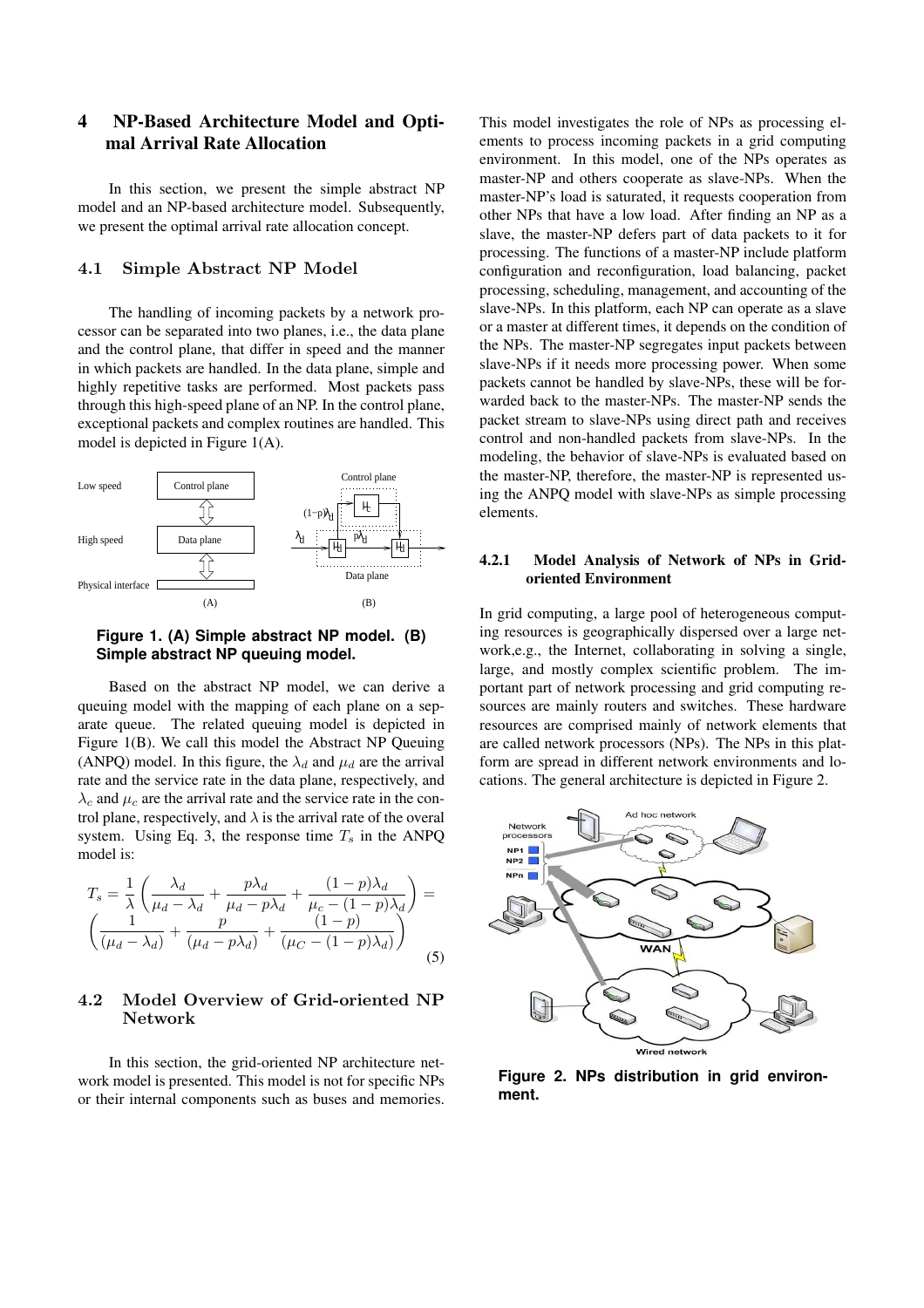In this architecture, the cooperative processing is the main ambition where the one of NPs can operate as master-NP and others can cooperate as slave-NPs, the concept is depicted in Figure 3.



**Figure 3. Different NPs configuration.**

The NP architecture in grid environments is depicted in Figure 4. In this figure, NP1 receives a packet stream  $S_1$ , subdivides it to other streams, and sends those to slave-NPs.



**Figure 4. Model of a grid-oriented NP.**

The model comprises two parts: a master-NP and a set of slave-NPs. The master-NP includes two data plane processing units D and P1 and a control plane processing unit C (based on the ANPQ model). We can observe that the data plane processing unit receives the packet stream  $S_1$  and divides it between different slave-NPs. In this figure, the  $S_i$  (with  $i \geq 2$ ) represents external arrival rate to different slave-NPs,  $P_{di}$  (with  $i \geq 1$ ) represents the probabilities of internal arrival rate between master-NP and slave-NPs and called the *forward routing probability*.  $P_{id}$  (with  $i \geq 2$ ) represents the probabilities of internal arrival rate among slave-NPs and master-NP and called the *backward routing probability*. The values of the backward routing probabilities is zero when the slave-NPs can handle all packet streams.  $P_{i0}$  represents the probability of the outgoing stream for each NP,  $\lambda_i$  and  $\mu_i$  represent the arrival rate and service rate for different slave-NPs, respectively,  $\lambda_d$  represents the arrival rate for the data plane processing unit of master-NP,  $\lambda_c$  represents the arrival rate for control plane processing unit of master-NP,  $\mu_d$  represents service rate for data plane processing unit,  $\mu_c$  represents service rate for control plane processing unit, and  $\mu_i$  represents service rate for different slave-NPs. Using Eq. 1, we can write the arrival rate equations for different NPs in Figure 4 as following:

$$
\lambda_d = \frac{s_1 + \sum_{i=2}^n s_i p_{id}}{1 - \sum_{i=2}^n p_{di} p_{id}} \lambda_1 = p_{d1} \lambda_d
$$
  
\n
$$
\lambda_i = s_i + p_{di} \lambda_d, i = 2...n \lambda_c = p_{d0} \lambda_d
$$
 (6)

Using the Eq. 3, the mean response time for our model can be determined as follows:

$$
T_s = \frac{1}{\lambda} \left( \frac{\lambda_d}{\mu_d - \lambda_d} + \frac{\lambda_c}{\mu_c - \lambda_c} + \sum_{i=1}^n \frac{\lambda_i}{\mu_i - \lambda_i} \right) =
$$
  
\n
$$
\frac{1}{\lambda} \left( \frac{\lambda_d}{\mu_d - \lambda_d} + \frac{p_{d0} \lambda_d}{\mu_c - p_{d0} \lambda_d} + \frac{p_{d1} \lambda_d}{\mu_d - p_{d1} \lambda_d} + \sum_{i=2}^n \frac{s_i + p_{di} \lambda_d}{\mu_i - s_i - p_{di} \lambda_d} \right)
$$
(7)

In Eq. 7, we can observe that for some values the denominator of different terms can be zero therefore, the response time  $T_s$  will be increased. Since some NPs are busy and can not handle the incoming packets. Consequently, the slave-NPs with acceptable load and response time should be selected. Using Eqs. 6 and 7, the model response time equation is extended as follows:

$$
T_s = \frac{1}{\lambda} \left( \frac{C}{\mu_d - C} + \frac{p_{d0}C}{\mu_c - p_{d0}C} + \frac{p_{d1}C}{\mu_d - p_{d1}C} + \right)
$$
  

$$
\sum_{i=2}^n \frac{s_i + p_{di}C}{\mu_i - s_i - p_{di}C} \right) \quad with \ C = \frac{s_1 + \sum_{i=2}^n s_i p_{id}}{1 - \sum_{i=2}^n p_{di} p_{id}}
$$
 (8)

In the Eq. 8,  $\lambda$  is the entire system arrival rate and equal to  $\sum_{i=1}^n s_i$ .

#### 4.3 Optimal Arrival Rate Allocation

Based on the model described in previous section, we can observe that the value of the arrival rate for each slave-NP is determined by the master-NP, but how are the optimal arrival rates determined? In other words, we should find the answers for these questions: How is the value of forward routing probability  $p_{di}$  determined? Which slave-NPs can decrease/increase the response time? If an slave-NP increases overall system response time how can this problem be overcome? Therefore, we utilize an optimal arrival allocation mechanism and find a sequence of slave-NPs to minimize system response time. Afterwards, we can use the proportional allocation to distribute the incoming items between different slave-NPs. An alternative to find the optimal arrival rate in the system is the utilization of optimal capacity allocation policy that is presented in Eq. 4. To derive the Eq. 4, we assumed that the value of arrival rates are constant and the optimal service rate has been evaluated. In here we derive a new formula to estimate the optimal arrival rates. We assume supposed that we have control over the arrival rate  $\lambda_1$ ,  $\lambda_2$ , ...,  $\lambda_M$  which  $\lambda_i$  respectively is the arrival rate for different slave-NPs. The slave-NPs are managed and controlled by the master-NP, but with a constraint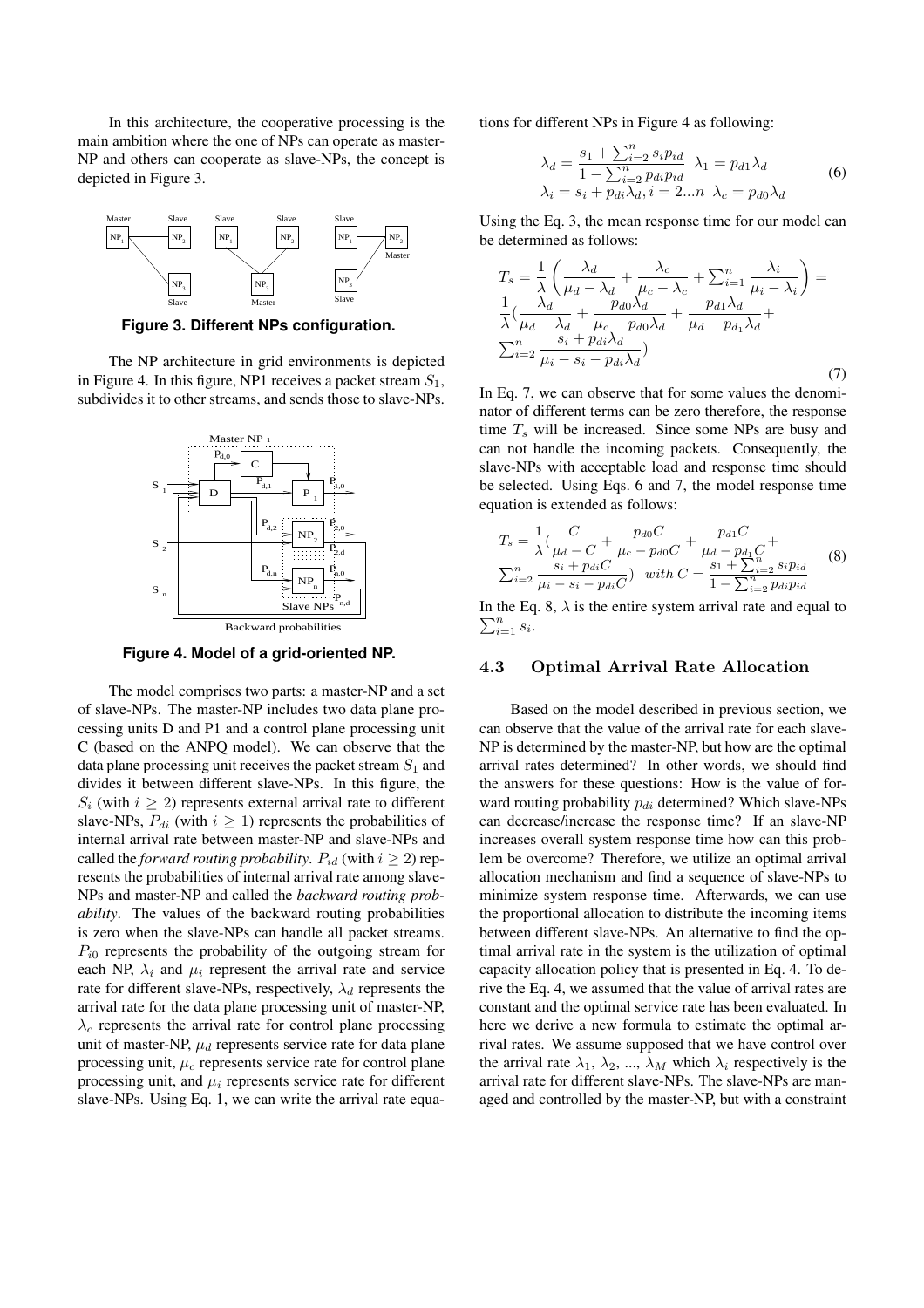that fixes the total arrival capability to a constant value  $c$ (due to the standard communication line bandwidth) as fol-(due to the standard communication line bandwidth) as follows:  $\sum_{i=1}^{M} \lambda_i = c$ . For a given set of service rates  $\mu_i$ , we want to find the optimal set  $\lambda i$  that minimizes the items we want to lind the optimal set  $\lambda i$  that minimizes the neins  $\bar{N} = \sum_{i=1}^{M} N_i$ , where  $\bar{N}$  represents the mean number of items or queue length that can be computed using Eq. 2. Therefore, we can derive the following equation:

$$
\bar{N} = \sum_{i=1}^{M} \frac{\lambda_i}{\mu_i - \lambda_i} \text{ with constraint } \sum_{i=1}^{M} \lambda_i = c \quad (9)
$$

An alternative for minimizing Eq. 9 is to utilize of Lagrangian multiplier. In mathematical optimization problems, Lagrange multipliers is a method to find the local extremum of a function of several variables subject to one or more constraints. This method reduces a problem in  $n$ variables with k constraints to a solvable problem in  $n + k$ variables with no constraints[6]. Using the method of Lagrangian multipliers, Eq. 9 is rewriten as follows:

$$
H = \sum_{i=1}^{M} \frac{\lambda_i}{\mu_i - \lambda_i} + x(\sum_{i=1}^{M} \lambda_i - c)
$$
 (10)

To minimize  $H$ , we differentiate and obtain the following equation:

$$
\frac{\partial H}{\partial \lambda_i} = \sum_{i=1}^{M} \frac{\mu_i}{(\mu_i - \lambda_i)^2} - Mx \tag{11}
$$

If we set the derivative to zero then we find that  $H$  is mini-If we set the derivative to<br>mized by  $\lambda_i = \mu_i - \sqrt{\frac{\mu_i}{n_i}}$  $\frac{x_i}{x}$  substituting this expression for  $\lambda_i$ into  $\sum_{i=1}^{M} \lambda_i = c$ , we find that  $\frac{1}{\sqrt{x}} =$  $\frac{\sum_{i=1}^{M} \mu_i - c}{\sum_{i=1}^{M} \sqrt{\mu_i}}$ , hence the optimal value for arrival rate obtained by substituting x

into the optimal value for  $\lambda_i$  and finally, we have:

$$
\lambda_i = \mu_i - \sqrt{\mu_i} \left( \frac{\sum_{j=1}^{M} \mu_j - c}{\sum_{i=1}^{M} \sqrt{\mu_i}} \right)
$$
(12)

The description of this concept is depicted in Figure 5.

In this figure, the curves A and B represent service and arrival rates of different NPs, respectively. Curve C represents the optimal arrival rate for these NPs, where they are estimated using Eq. 12. We can observe that the mapping of curves B and C in the same space generates different areas called overload and underload areas containing NPs. The overload area represents saturated NPs, since the arrival rate values are more than optimal arrival rates and increase response time. The underload area represents NPs that can receive more items and they can be injected to the system as slave-NPs. In the underload area, the arrival rate values are lower than the optimal arrival rates. Based on the Figure 5, the areas E and G represent the underload area and



**Figure 5. Optimal arrival rate allocation.**

areas F and H represent overload area. The value of the arrival rate in the underload areas can increase to the optimal arrival rate values. The total arrival rate that can be handled by NPs in the underload areas is computed as follows:

The total arrival rate  $=$ summation of arrival rates in underload area  $1 + ... +$ summation of arrival rates in underload area k  $=\sum_{j=1}^k \sum_{i=1}^{s_j} (\mu_{(i,j)} - \lambda_{(i,j)})$ (13)

Where,  $k$  represents the number of underload areas and  $s_i$ represents the number of NPs in underload area j.

The minimum response time is achieved when the arrival rate values in different NPs are less than the optimal arrival rate values for same NPs. Therefore, we can write the optimal arrival rate for the system as follows:

The total optimal arrival rate = 
$$
\sum_{j=1}^{k} \sum_{i=1}^{s_j} (\lambda_{(i,j)opt} - \lambda_{(i,j)})
$$
(14)

Using the optimal arrival rate allocation, we utilize the proportional allocation to distribute the incoming items between slave-NPs and estimation of the value of  $p_{id}$  in the model.

$$
p_{di} = \frac{v_i}{\sum_{i=1}^{i=n} v_i} \tag{15}
$$

In the proportional allocation, each slave-NP has 'vacant' capacity (vacant capacity is computed by decrementing the arrival rate from optimal arrival rate for each NP and is represented by  $v_i$ ), the value of  $p_{di}$  is estimated from the unallocated capacity divided by the summation of all unallocated capacities for all the slave-NPs.

# 5 Simulation Results

In this section, we present the simulation results of the proposed approach. The simulation results have been generated using Maple v.10.0. Based on the general queuing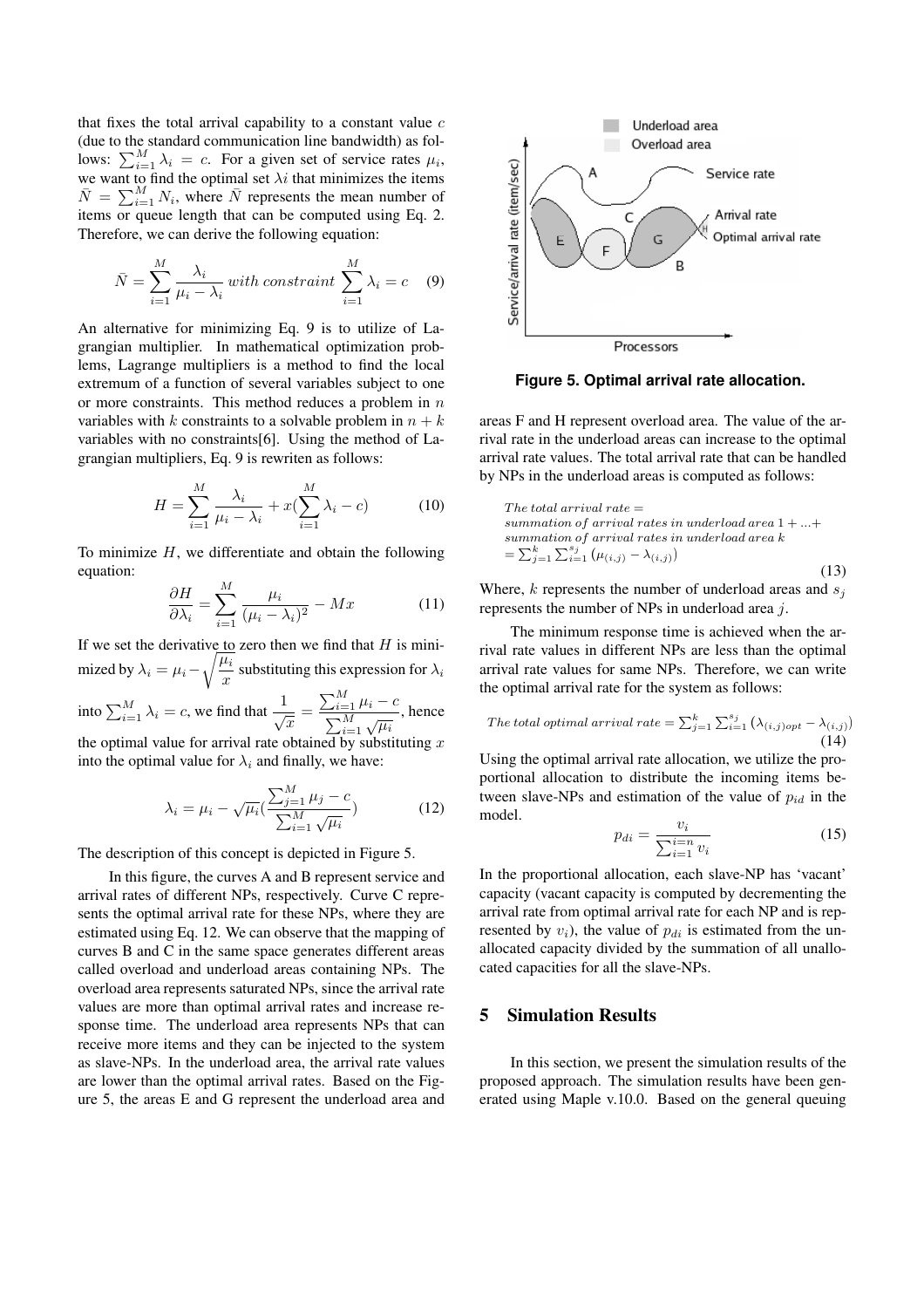model, the following assumptions have been made to derive a model in grid-oriented environment:

- 1. Each NP is analyzed by (M/M/1) or (M/M/c) queuing model where the incoming packets obeys the Poisson distribution. Additionally, the service time distribution is exponential.
- 2. The inter-processor communication delay has been ignored in the modeling phase because the communication line bandwidth is high. The related delay may be added after the response time estimation.
- 3. In many cases, the average service rate is much greater than the average arrival rate, in this case the waiting queue would not grow too long. If the input buffer is reasonably large dropping of packets is not an issue.

In this investigation, we assume a large pool of available NPs (64 in this experiment) each having a random service and arrival rate to 'mimic' reality as if they were are already in operation. Furthermore, out of this pool, the master-NP is allowed to choose up to 32 NPs as slave-NPs to assist itself in the processing of incoming packets. This investigation is not intended to be realistic for current-day processors, but instead we are trying to determine out of two selection mechanisms which one is able to improve the minimum response time. The model is used as a vessel to achieve this determination as we expect its importance will become evident when increasingly more processor cores will fit on future chips. The first selection mechanism is the first-in and first-out (FIFO) mechanism that list all possible slave NPs and deciding which one to use is solely based on which NP was entered first in the list. This is a simple selection mechanism that should be easy to implement, but will have some adverse effect on the minimum response time. The second selection mechanism is optimal arrival allocation mechanism that chooses a sequence of slave-NPs to assist the master NP. This mechanism is more complex as it requires almost continuous monitoring, but it is expected to yield better results. The FIFO mechanism behavior is depicted in Figure 6. Figure 6(A), depicts the service and arrival rates for different NPs based on the FIFO mechanism. The response time for NP-based architecture model in a gridoriented environment is depicted in Figures 6(B). From this figure, we can observe that, the effect of overload NPs in response time, since when the number of NPs is increased up to 32, the response time is not better than when the number of NP is 1. Therefore, the overload areas from Figure 6(A) are omitted using optimal arrival rate allocation. The result is depicted in Figure 7(A). The related response time for NP-based architecture in grid-oriented environment using optimal arrival allocation is depicted in Figure 7(B). From this figure, we can observe that the NPs in underload areas that their arrival rates are lower than optimal arrival rates resulting in better response time.

### 6 Conclusion

In this paper, we proposed an abstract model for network processor using queueing networks (ANPQ) and open queues. Based on the ANPQ, we described the NP-based architecture model in a grid-oriented network environment using the Jackson model. In network processing environments, an important factor is to minimize the response time. Therefore, we presented an approach to optimize the rate arrival allocation. In our approach, we derive a formula that proposed a solution to select a sequence of NPs for packet processing so that the system response time to be minimized. It also removes saturated NPs from NP pool. The presented results show that the utilization of the optimal arrival allocation decreases the response time and number of residence items in the system.

#### References

- [1] I. Adan and J. Resing. "Queuing Theory". http://www.cs.duke.edu/ fishhai/ misc/ queue.pdf, February 2001.
- [2] M. Ahmadi and S. Wong. "Network Processors: Challenges and Trends". In *Proc. of the 17th Annual Workshop on Circuits, Systems and Signal Processing, ProRisc 2006*, pages 222–232, November 2006.
- [3] R. O. Baldwin, N. J. Davis, S. F. Midkiff, and J. E. Kobza. "Queueing Network Analysis: Concepts, Terminology, and Methods". *J. of Systems and Software*, 66(2):99–117, December 2003.
- [4] M. A. Franklin and T. Wolf. "A Network Processor Performance and Design Model with Benchmark Parameterization". In *Proc. of Network Processor Workshop in conjunction with Eighth Int. Symp. on High Performance Computer Architecture (HPCA-8)*, pages 63–74, Cambridge, MA, February 2002.
- [5] P. G. Harrison and N. M. Patel. *"Performance Modelling of Communication Networks and Computer Architectures"*. Addison-Wesley Longman, 1st edition, 1992.
- [6] D. Klien. "Lagrange Multipliers Without Permanent Scarring". http://www.cs.berkeley.edu/ klein/papers/lagrangemultipliers.pdf, August 2004.
- [7] E. D. Lazowska, M. K. Vernon, and J. Zahojan. "An Accurate and Efficient Performance Analysis Technique for Multiprocessor Snooping Cache-Consistency Protocols". In *Proc. of the 15th Annual Int. Symp. on Computer architecture*, pages 308–315, May 1988.
- [8] W. Lin, Z. Liu, C. H. Xia, and L. Zhang. "Optimal Capacity Allocation for Web systems with End-to-end Delay Guarantees". *Journal Performance Evaluation*, 62(1):400–416, October 2005.